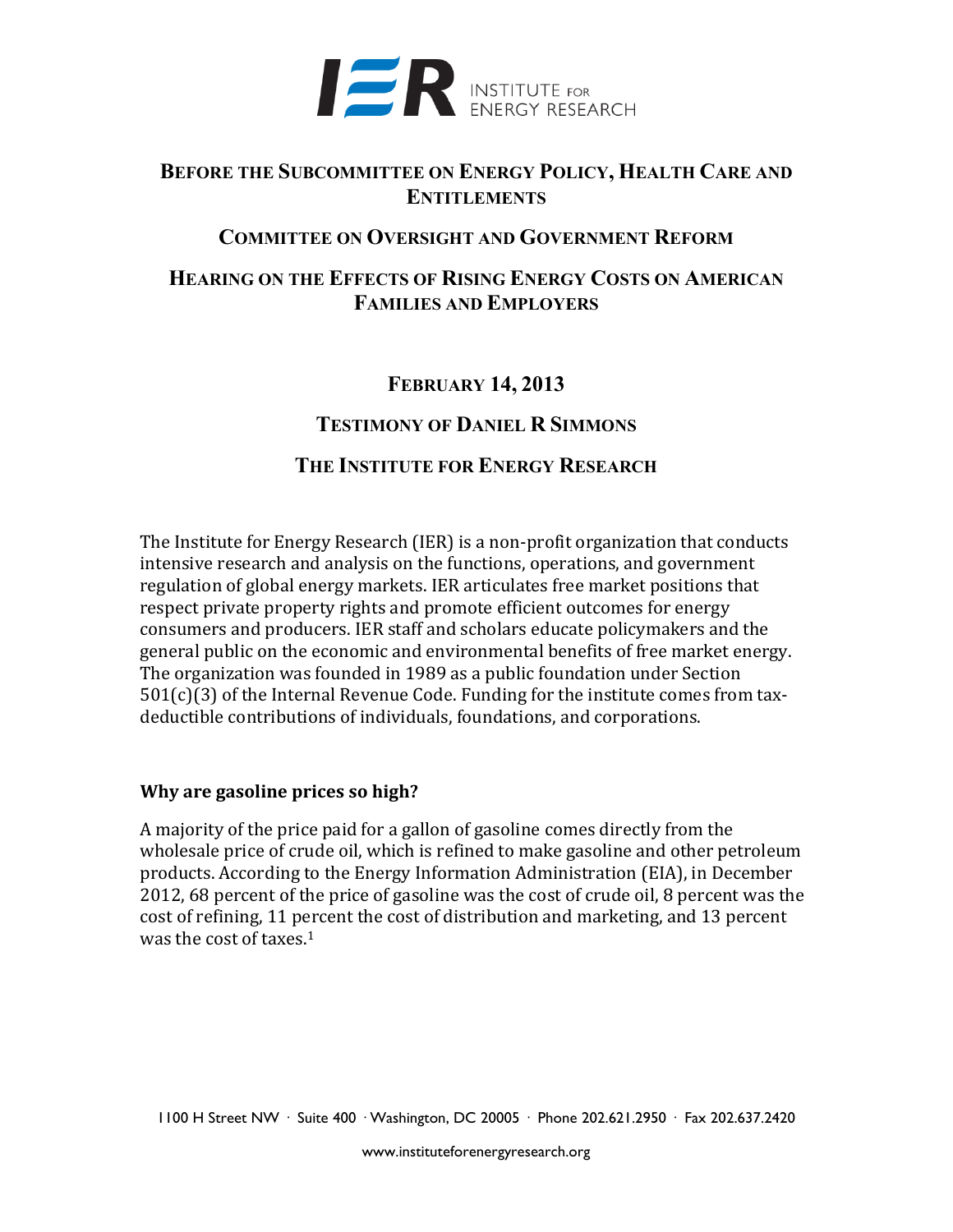Petroleum is a globally-traded commodity. On net, the United States imported 41 percent of the crude oil it consumed in 2012. <sup>2</sup> The United States exports some crude oil and petroleum products due to geography and location and ownership of refineries. For example, the United States purchases crude oil from Canada and sells Canada a small amount of crude oil produced in Alaska. The United States purchases crude oil from Mexico and sells Mexico gasoline in return. Also, Venezuela owns three CITGO refineries in the United States and ships some of the products refined in the United States back to Venezuela.



To understand the movements in crude oil prices

over the last several years, the obvious answer from an economist is "supply and demand." Getting more specific, we can see that there are "fundamental" factors involved, which amplify consumption demand and restrict supply. In addition, the supply and demand fundamentals can be augmented in the presence of loose monetary policy, as investors rush into commodities as a hedge against future inflation.

## **Supply and Demand**

**1. World Oil Demand Growth**: World crude oil and liquid fuels consumption grew to the highest level ever in 2012, with an estimated 89.2 million barrels per day (bpd) consumed in total.<sup>3</sup> EIA projects that total world oil consumption will grow by 0.9 million bpd during 2013 and 1.3 million bpd in 2014 with countries outside the Organization for Economic Cooperation and Development (OECD) comprising most of the growth in consumption.<sup>4</sup> The largest increases in oil consumption will be non-OECD Asian countries, which are using increasing amounts of oil to sustain their rapid economic growth.

China, in particular, has a large role in the increased global demand for oil. China is the second-largest consumer of oil behind the United States and as of 2009, China became the second-largest net importer of oil. In 2011, Chinese crude oil imports were 5.52 million bpd5—up 8.2 percent from 2010 levels.

**2. Domestic Supply**: According to the EIA, the U.S. produced 6.4 million bpd of crude oil in 2012, $6$  up from 5.6 million bpd in 2011—the largest one-year increase ever. The EIA expects production from the Federal Gulf of Mexico (GOM)—which produced 28 percent of U.S. oil in 2010—to produce only 19 percent of U.S. oil production in 2013.<sup>7</sup> There are two reasons for this. First, hydraulic fracturing on private and state lands is rapidly increasing total domestic oil production and second, because oil production in the Gulf of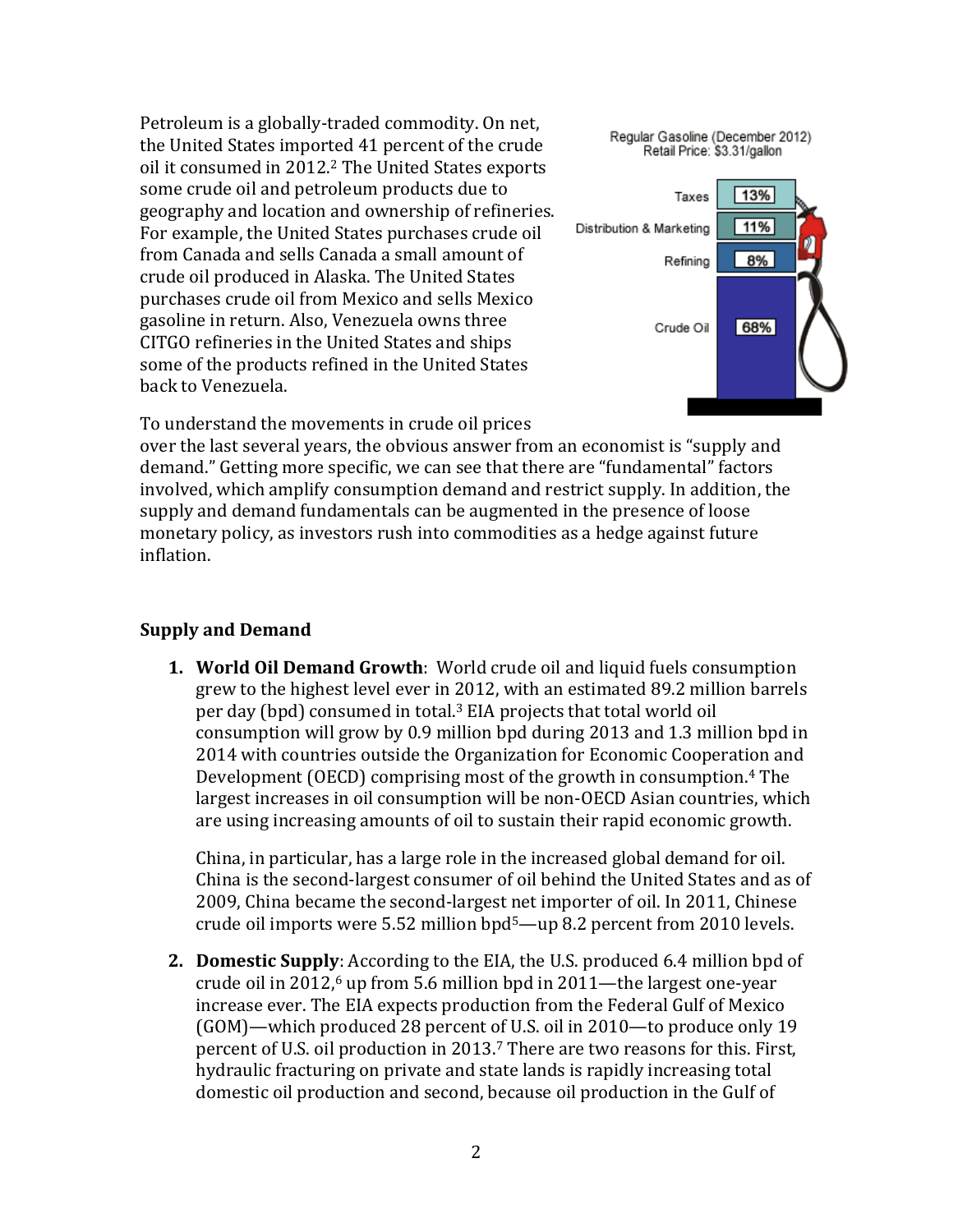Mexico is predicted to fall by 12 percent from production levels in 2010 mainly due to government policies that restricted drilling in the Gulf.<sup>8</sup> Another important point for the Committee, I note later in my testimony that 96 percent of the increase in domestic production since 2007 has come from non-government lands. This increase could be much larger, but for government policies.

Some people argue that allowing more domestic offshore drilling would have little impact on oil prices. It is true that oil is a global commodity, and that it takes time—perhaps several years—for oil to actually hit the market after a new site has been approved for development. Nonetheless, after President Bush lifted the executive moratorium on July 14, 2008, and then again after Speaker Nancy Pelosi announced on September 23, 2008 that Congress would allow the congressional moratorium to expire, there were immediate price decreases. For example, prices dropped \$9.26 per barrel—or 22 cents per gallon—on world markets during President Bush's speech explaining the lifting of the moratorium. The chart below illustrates this effect:



Economic theory predicts that the potential for greater future oil production should lead to price relief. It is true that lifting the moratorium could not immediately increase oil production from the affected areas, but other oil producers with excess capacity, such as Organization of Petroleum Exporting Countries (OPEC) nations, would have an incentive to produce more in the present once they believe that future U.S. output will be higher. This episode from 2008 is one example of immediate oil price relief because of a policy change implying potential future oil production.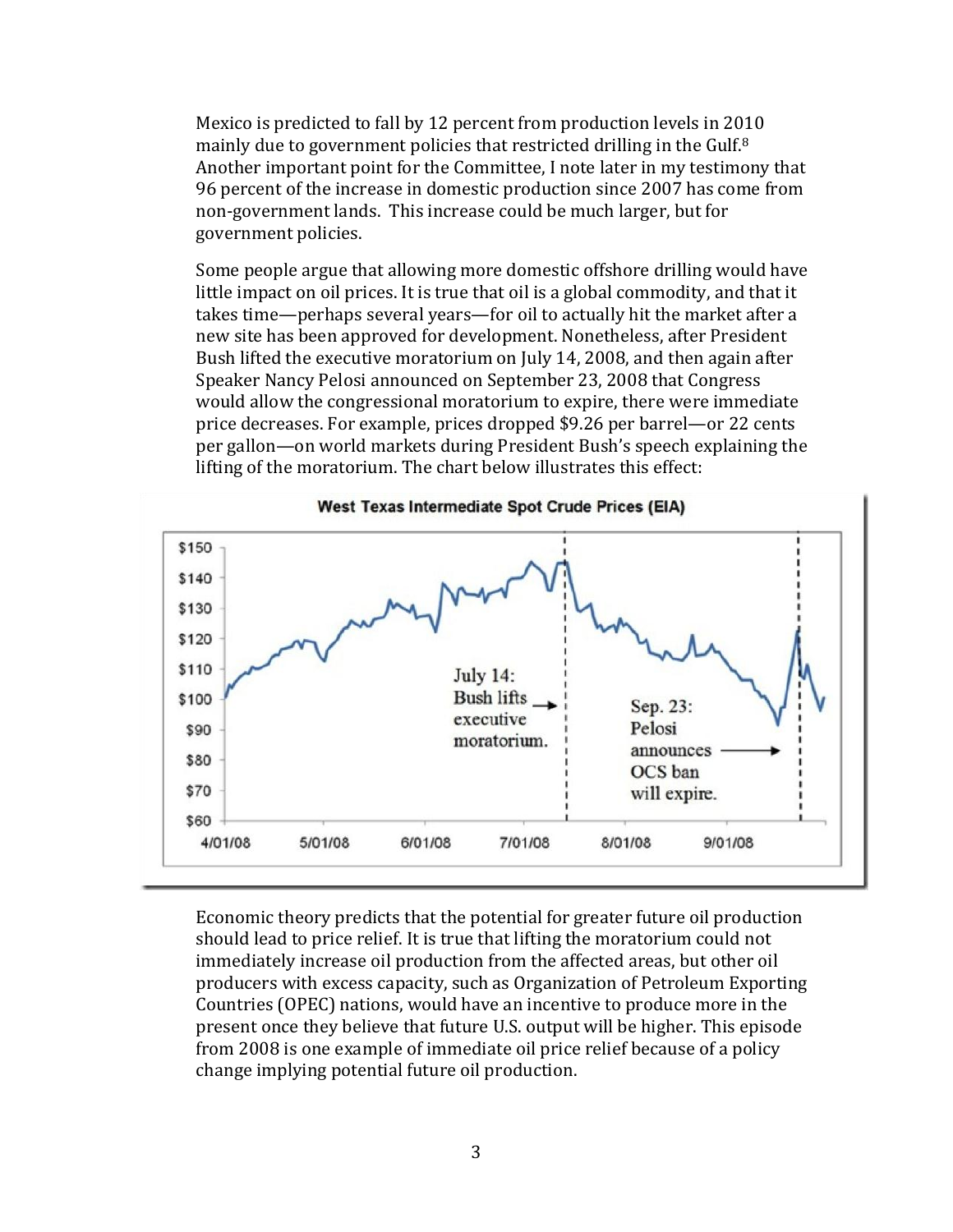- **3. OPEC Production Restraints, Actual and Potential:** About 23 percent of our oil product supply in 2012 arrived from the twelve OPEC countries:<sup>9</sup> Algeria, Angola, Ecuador, Iran, Iraq, Kuwait, Libya, Nigeria, Qatar, Saudi Arabia, United Arab Emirates, and Venezuela. These twelve oil-exporting nations possess much of the world's known conventional oil reserves, and as such, have excess production capacity. However, in order to maintain favorably high oil prices, these nations agree on production targets that curtail the supply of oil from member states. For instance, in December 2008, the 11 members bound by quota restrictions, all but Iraq, agreed to a 4.2 million bpd production cut to keep oil prices high. In December 2012, OPEC agreed to cut production by 465,000 bpd to maintain high oil prices.<sup>10</sup> In addition, oil prices are buoyed due to unrest in the Middle East and the boycott of Iranian oil<sup>11</sup> in an attempt to make Iran abandon development of nuclear weapons. Finally, the mere *potential* of the outbreak of a major war in the Middle East keeps oil prices artificially high, as oil traders factor in the chance of a major disruption in exports from the region.
- **4. Expansionary U.S. Monetary Policy**: Since 2009, commodity prices (like food and fuel) have risen with Federal Reserve interest rate cuts and the various rounds of "quantitative easing." This increase is precipitated by investors choosing to secure their finances with non-income generating real assets, like oil and precious metals, in the face of inflation and the threat of a devalued dollar. In particular, oil prices surged along with other commodity prices when the Federal Reserve Board revved up its second burst of quantitative easing in 2010–2011 and stabilized when QE2 ended.

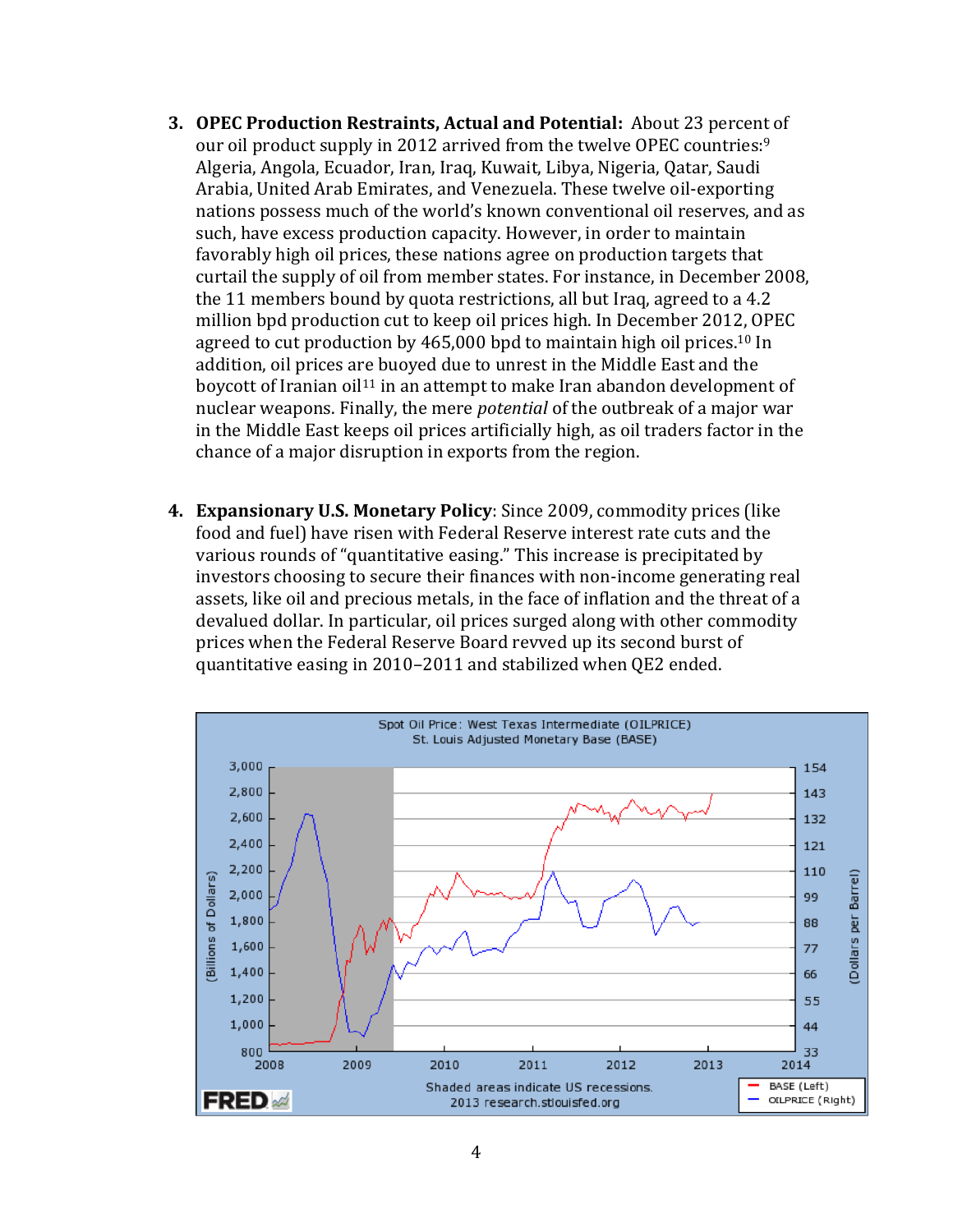As IER economist Robert P. Murphy has explained:

The fit [of the above chart], is not perfect of course—nothing ever is in macroeconomics—but since early 2009, the movements in oil prices closely follow the movements in the Fed's balance sheet (approximated here by the "monetary base"), particularly during the two years from early 2009 to early 2011.

In fairness, one could defend Ben Bernanke by saying that with every round of "quantitative easing," investors thought the world economy was on the road to future growth, and hence bid up the price of oil. Yet a cynic could equally well argue that the world economy is hardly in a robust recovery, despite literally unprecedented monetary inflation from the Fed and other central banks. A more plausible explanation of the chart above is that commodity prices are being bid up by the flood of liquidity crashing into an economy with very weak fundamentals because of misguided government policies.

In recent months, the Federal Reserve Board has again signaled its commitment to near-zero interest rates first through 2013, and then through 2014. Oil and other commodity prices have begun another surge and hedge funds are again betting on commodity plays.

#### **Federal and State Taxes**

The second main cost of the price of gasoline is federal and state taxes. In December 2012, federal, state and local taxes accounted for 13 percent of the price of gasoline.<sup>12</sup> The federal tax on gasoline accounts for 18.4 cents per gallon, while the volume-weighted average state and local tax is 30.4 cents per gallon as of January 2013. This amounts to a 48.8 cent nationwide average tax on gasoline.<sup>13</sup>

## **Refining Costs**

The third cost to factor into the price of gasoline is the refining process, where crude oil is "cracked" and formulated into its chemical components and made into gasoline. In December 2012, refinery costs comprised 8 percent of the retail price of gasoline.<sup>14</sup> This figure varies regionally because different parts of the country require different additives and processing steps in their gasoline formulations. The figure of 8 percent would also vary in other months, owing to seasonal changes in refinery operations. For example, in the spring when refineries need to retool to produce summer-blend gasoline and to meet summer gasoline demands, the cost of refinery operations is higher.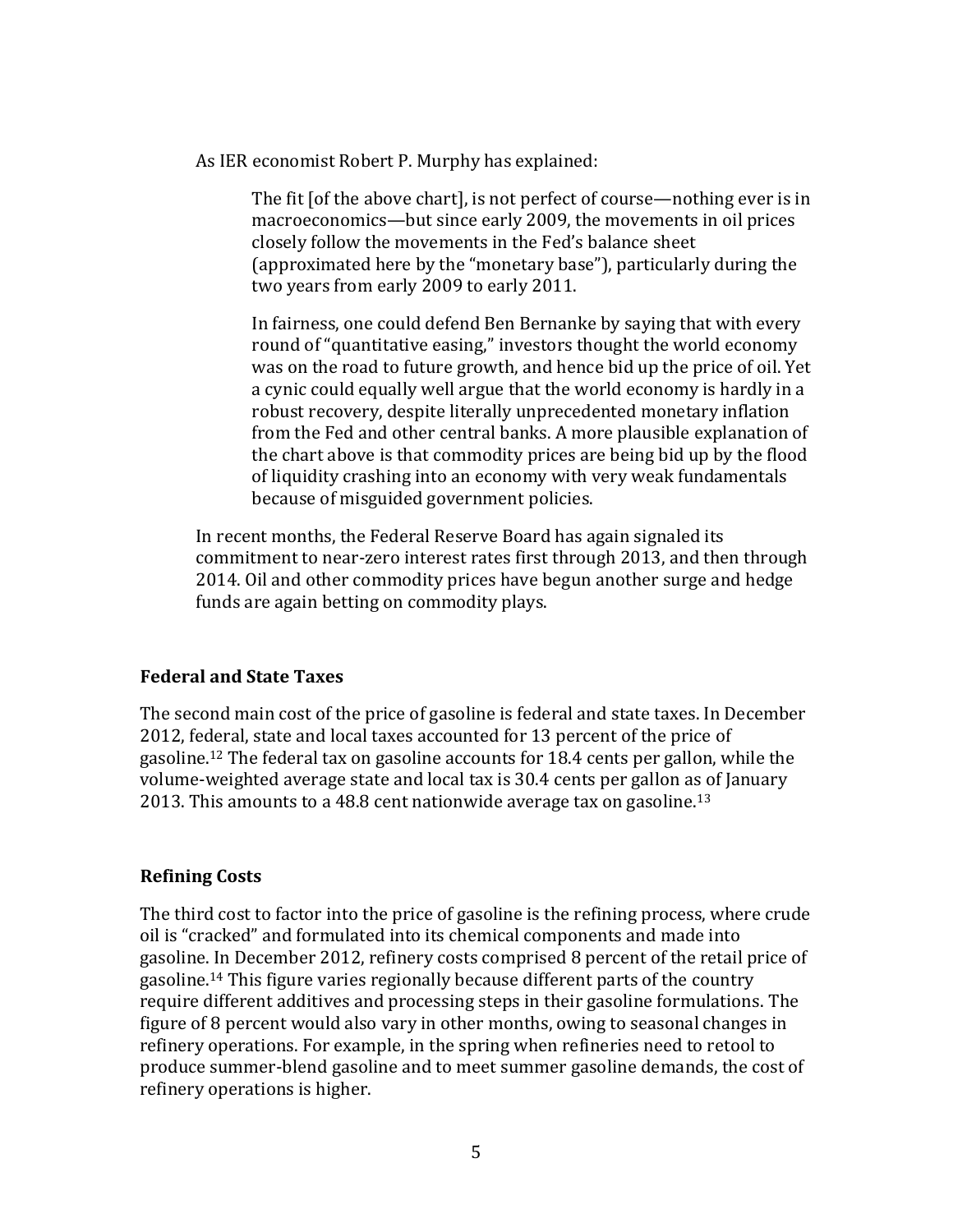It is becoming harder and harder to refine oil in the United States. Over the past 30 years, refineries have dealt with a huge number of ever-stricter regulations. Between 1981 and April 2012, the federal government has promulgated 65 major regulations and 755 non-major regulations that affect the subset of manufacturers that includes refineries.<sup>15</sup> A major regulation is a regulation that the federal government calculates will cost over \$100 million.

This dramatic increase in regulation has led to higher costs which have driven 66 U.S. refineries out of business since the 1990s. According to the Department of Energy the costs of regulatory compliance is one of the prime reasons for these closures.<sup>16</sup> Since 1990, refineries have spent \$128 billion to comply with federal environmental regulation.<sup>17</sup> To put that in context, that works out to over \$850 million per operating refinery in 2011.<sup>18</sup> In essence, the result has been that refineries have become fewer but larger, which makes logistics more difficult when problems occur at a refinery, as they do in any major industrial operation.

Refinery costs are set to continue to increase as a result of a number of federal regulations including new ozone national ambient quality standards, greenhouse gas emissions regulations on refineries, Tier III gasoline mandate, EPA's mandate to buy commercially unavailable cellulosic biofuel, just to name a few. According to a study conducted by the economic consulting firm NERA, energy-intensive sectors such as chemicals and petroleum products output could be on average 10 percent lower over the next decade due to major regulations due over the next 10 years.<sup>19</sup>

#### **Distribution and Marketing Costs**

The last component of the price of gasoline is the retail dealer's costs and profits, which constituted a combined 11 percent of the cost of a gallon of gasoline in December 2012.<sup>20</sup> From the refinery, most gasoline is shipped first by pipeline to terminals near consuming areas and then loaded into trucks for delivery to individual stations. Ethanol must also be transported by truck or train because it cannot be mixed with gasoline prior to delivery.

Even though many gas stations are branded as Shell, Exxon, BP or another major oil company, the major oil companies actually own fewer than 5 percent of gas stations.<sup>21</sup> The vast majority of gas stations are actually independent businesses that purchase gasoline for resale to the public. In addition, some retail outlets are owned and operated by refiners.

The price at the pump reflects both the retailer's purchase cost for the product and the other costs of operating the service station. It also reflects local market conditions and factors, such as the desirability of the location and the marketing strategy of the owner. Everyone in Washington has seen this at the gas station on the corner by the Watergate.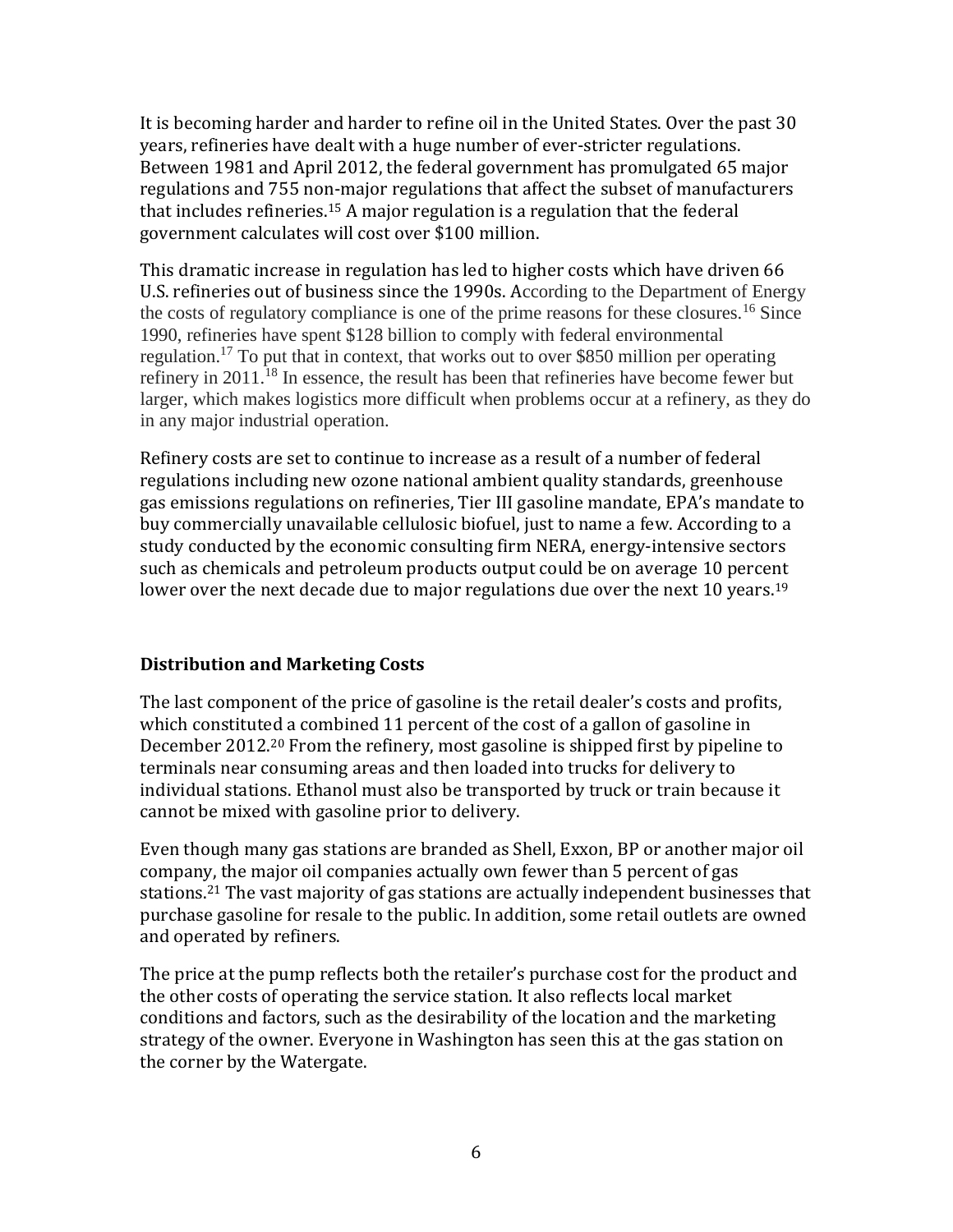#### **Additional Issues:**

#### *Limited Energy Production on Federal Lands*

The federal estate contains vast energy resources, but the federal government allows energy production on a very small percentage of taxpayer-owned federal lands. The Interior Department has leased just 2 percent of federal offshore areas and less than 6 percent of federal onshore lands for oil and gas development.<sup>22</sup> This is particularly important because, while the entire U.S. including Alaska and Hawaii is 2.271 billion acres, the government owns mineral access to 2.4 billion acres due to the Outer Continental Shelf.

The large increases, however, in oil production that have occurred in the United States are almost entirely on private and state lands. The Congressional Research Service (CRS) found that oil production on private and state lands makes up about 70 percent of total U.S. oil production.<sup>23</sup> According to CRS, 96 percent of the increase in oil production between fiscal years 2007 and 2012 came from private and state lands and production there increased 11 percent in fiscal year 2011 from fiscal year 2010 levels. In contrast, the CRS report found that oil production from the federal onshore mineral estate was a mere 306,000 barrels per day (5.5 percent) out of a total of 5,590,000 barrels produced daily in the United States in fiscal year 2011.<sup>24</sup>

## *Limited Hydraulic Fracturing on Federal Lands*

Hydraulic fracturing is changing the world's oil and natural gas outlook, but primarily on private and state lands in the United States. The states have a very good track record of regulating hydraulic fracturing. Over the past 60 years, more than 1.2 million wells have been hydraulic fractured, and according to EPA administrator, Lisa Jackson, there has not been a single confirmed case of groundwater contamination from the process.<sup>25</sup> Given that technologies are getting better and cleaner, as they always do, there is no reason to think that things will get worse.

Despite the states' track record of dramatically increasing oil and natural gas production on federal lands without problems relating to the process, the federal government now wants additional regulation of hydraulic fracturing.

The Bureau of Land Management (BLM) has proposed new and costly regulations for hydraulic fracturing on federal lands. According to a study by John Dunham & Associates, the BLM's hydraulic fracturing regulation will cost society \$1.5 billion.<sup>26</sup> The cost per well to comply with the regulations tops \$250,000.<sup>27</sup> If there is no problem, there is no reason for this except to penalize investment on federal lands. The result will be that businesses will continue to skip doing business with the federal government and the taxpayers and energy consumers of the country will suffer.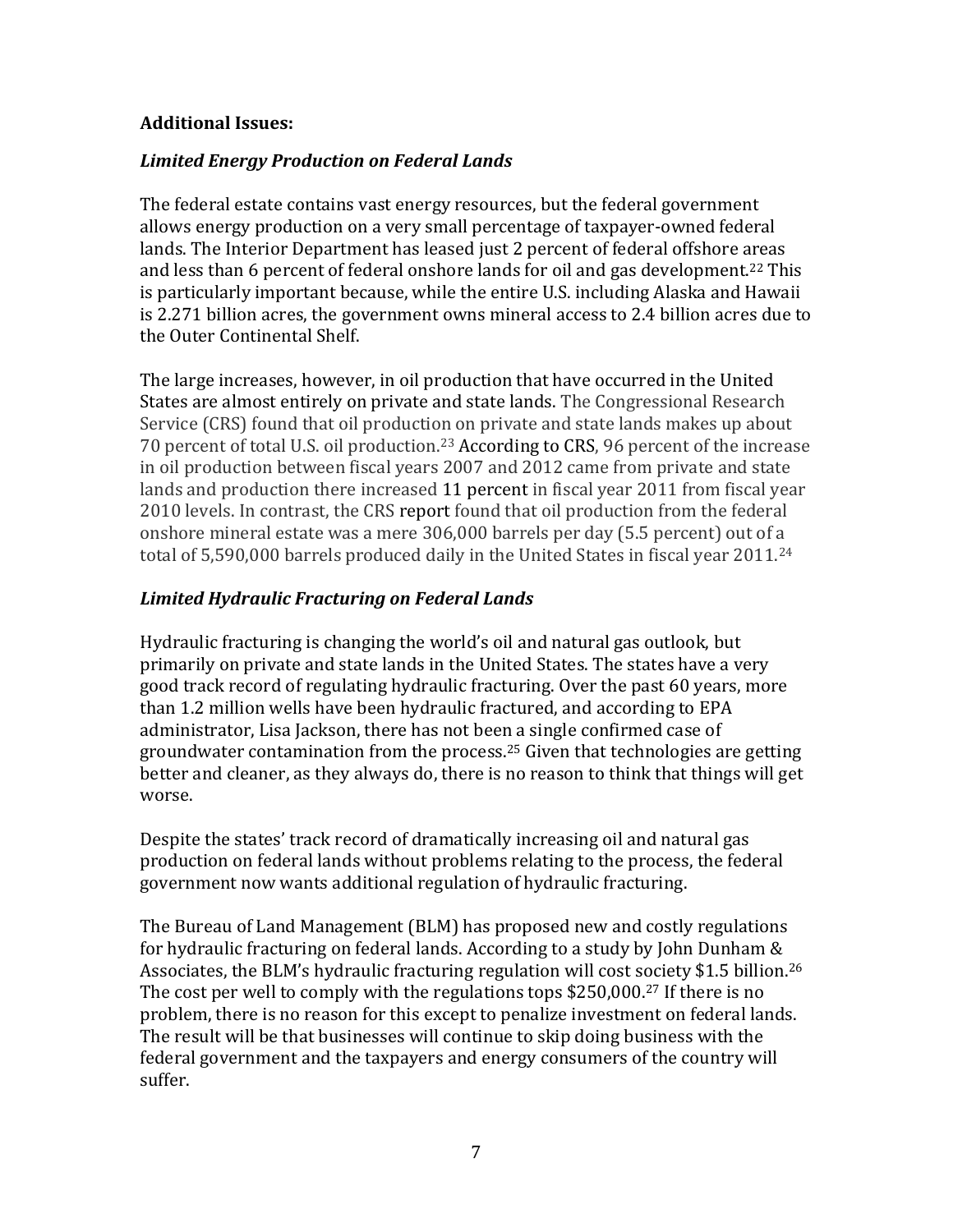It is important for the Committee to remember that vast areas of protected lands are not subject to leasing for oil and gas, including the National Park System, almost all of the National Wildlife Refuge System, the National Wilderness System and others. The Administration is proposing a whole new set of regulations for lands that are supposed to be used for multiple uses, including oil and gas development, and must be returned to their original condition by law once the activity is over.

The Department of Interior is reworking the regulations somewhat and recently announced that BLM "is making improvements to the draft proposal [to regulate hydraulic fracturing] in order to maximize flexibility, facilitate coordination with state practices and ensure that operators on public lands implement best practices." The revised draft is scheduled to be out by March 31.<sup>28</sup> Many of the states where drilling occurs already require these regulations, but the federal government now wants to assume these traditional state functions for itself, and the example below demonstrates the inefficiencies involved.

Consider one example of the time required to get a permit to drill on federal land versus some energy producing states. It takes 307 days for the federal government to process a permit to drill, but only 27 days for Colorado and 10 days in North Dakota. It should come as no surprise why North Dakota's oil production is rapidly increasing while energy production on federal lands is stagnating. The federal government has vast energy resources, but the federal government's current energy plan is designed to limit energy production on federal lands.



# Time Required for processing a Permit to Drill--Federal vs. States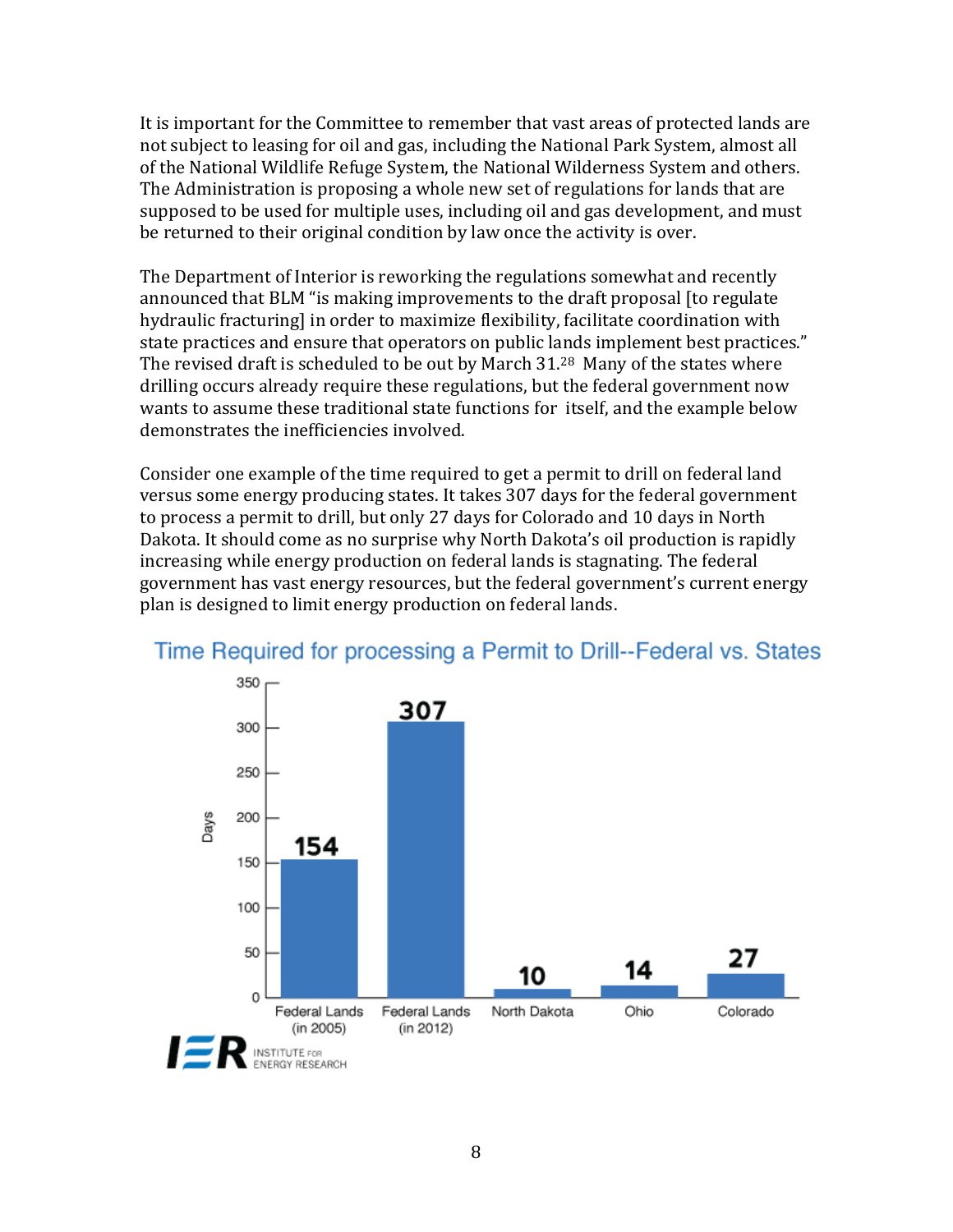The federal government's land use policies have reduced oil and natural gas production on federal lands because federal regulations make it much more difficult to work on federal lands. Instead of following the example of the states, the federal government continues to slow down energy production.

## *Increased Energy Production on Federal Lands Is a Win-Win*

If the federal government were to get serious about increasing oil and natural gas production on federal lands, the results could be dramatic. Areas that the federal government could open to oil and gas development include:

- The 10.4 billion barrels of oil and 8.6 trillion cubic feet of natural gas in the Arctic National Wildlife Refuge
- The 86 billion barrels of oil and 420 trillion cubic feet of natural gas in the outer continental shelf of the lower 48 states
- The 896 million barrels of oil and 53 trillion cubic feet of natural gas in the Naval Petroleum Reserve-Alaska
- The 25 billion barrels of oil in the outer continental shelf of Alaska
- The 90 billion barrels of oil and 1,669 trillion cubic feet of natural gas in the geologic provinces north of the Arctic circle
- The 982 billion barrels of oil shale in the Green River Formation in Colorado, Utah, and Wyoming.

These technically recoverable resources total 1,194 billion barrels of oil and 2,150 trillion cubic feet of natural gas that is owned by the federal taxpayer. At today's prices (\$100.00 per barrel of oil and \$4.00 per thousand cubic feet of natural gas), the value of the estimated oil resources is \$119.4 trillion and the value of the estimated natural gas resources is \$8.6 trillion for a grand total of \$128 trillion.<sup>29</sup> These numbers, however, are likely to be low, since little is known, for example, about the offshore energy resources where a moratorium has been in place since 1981 on 85 percent of the waters in the lower 48 states and most of Alaska. The Obama Administration has effectively continued the moratorium lifted by Congress in 2008 through its 2012–2017 leasing plan.

The Congressional Budget Office (CBO) estimated that under current policies, revenues from royalties, rents, and bonuses from oil and gas leases on public lands will generate about \$150 billion over the next 10 years. The CBO further estimated that if certain resources currently off limits were immediately opened to oil and gas leasing, another \$7 billion would be realized over that period. <sup>30</sup> The CBO study estimates are considered to be conservative when compared to historical data and estimates by other analysts and do not consider the earnings from taxes paid by these industries or their employees.

Partially in response but also for education purposes, IER commissioned a groundbreaking paper highlighting the larger economic effects, including economic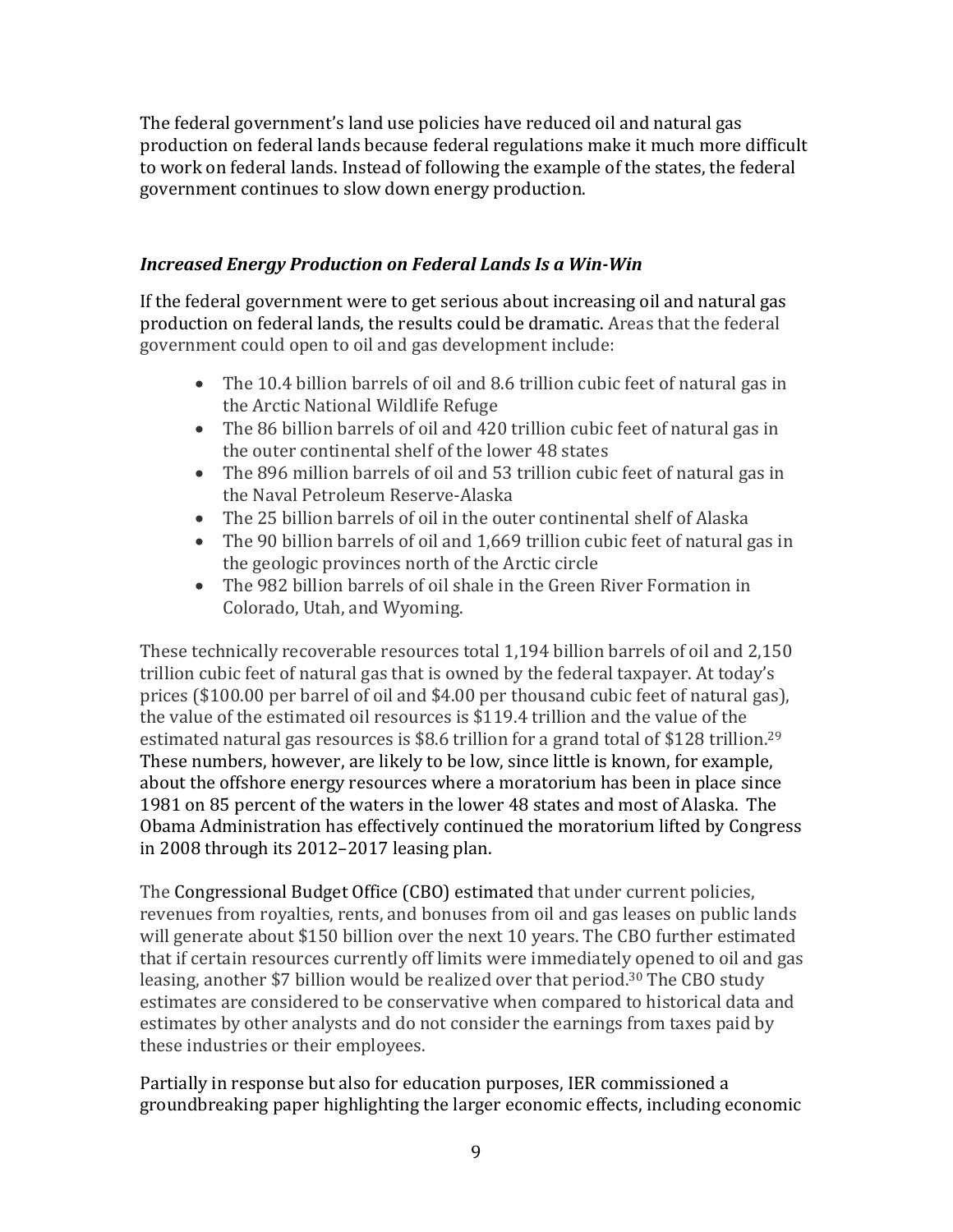growth, wages, jobs, and federal and state and local tax revenues, of opening Federal lands and waters to oil and gas leasing. The IER paper relies on the CBO natural resource and oil and gas price estimates to maintain direct comparability with the CBO analysis while recognizing that those figures have historically been proven to vastly underestimate resources and revenues. The government's resource information is poor in large part due to the lack of exploration resulting from practices limiting access to federal lands such as the moratoria.

The study finds that if the federal government opened up additional federal lands and waters to exploration and production, the increase to GDP would be \$127 billion *annually* for the next seven years, and \$450 billion *annually* in the long run. Most impressively, the opening of federal lands would have a cumulative increase in economic activity of up to \$14.4 trillion over a period of 37 years. And the ripple effect of that boom would be 552,000 in job gains *annually* over the next 7 years with *annual* wage increases of up to \$32 billion over that time period and an increase of 1.9 million jobs *annually* in the long run with *annual* wage increases of \$115 billion. Federal and state and local tax revenues would also increase to the tune of \$2.7 trillion in federal revenues and \$1.1 trillion in state and local revenues over 37 years.<sup>31</sup>

These, I'm sure you will agree, are staggering additions to our nation's wealth. And unlike some of the government's priority energy sources which require huge subsidies that are probably unsustainable, all the federal government must do to put millions to work and add to GDP and revenues is allow the private sector and Americans to go to work.

## **Conclusion**

Oil prices are high because of supply and demand. Much of the new petroleum demand is coming from developing Asian countries such as China and India and not from developed countries. In fact, petroleum demand in the United States has fallen from the highs set in 2005.

The United States can help increase the global supply of oil. According to the International Energy Agency, the United States will overtake Saudi Arabia as the world's leading oil producer by 2017.<sup>32</sup> But the vast majority of this increase in oil production is only happening on private and state lands. Federal lands, however, contain vast oil resources and the United States could expand its energy production even more if the federal government wanted to increase domestic oil production.

Lastly, one additional factor that increases the price of gasoline in the United States is the large amount of regulation of the refining industry. As noted above, since 1990 refineries have spent \$128 billion to comply with federal environmental regulation. This regulatory compliance has caused dozens of refineries to go out of business. All of these regulations and restrictions lead to higher prices at the pump.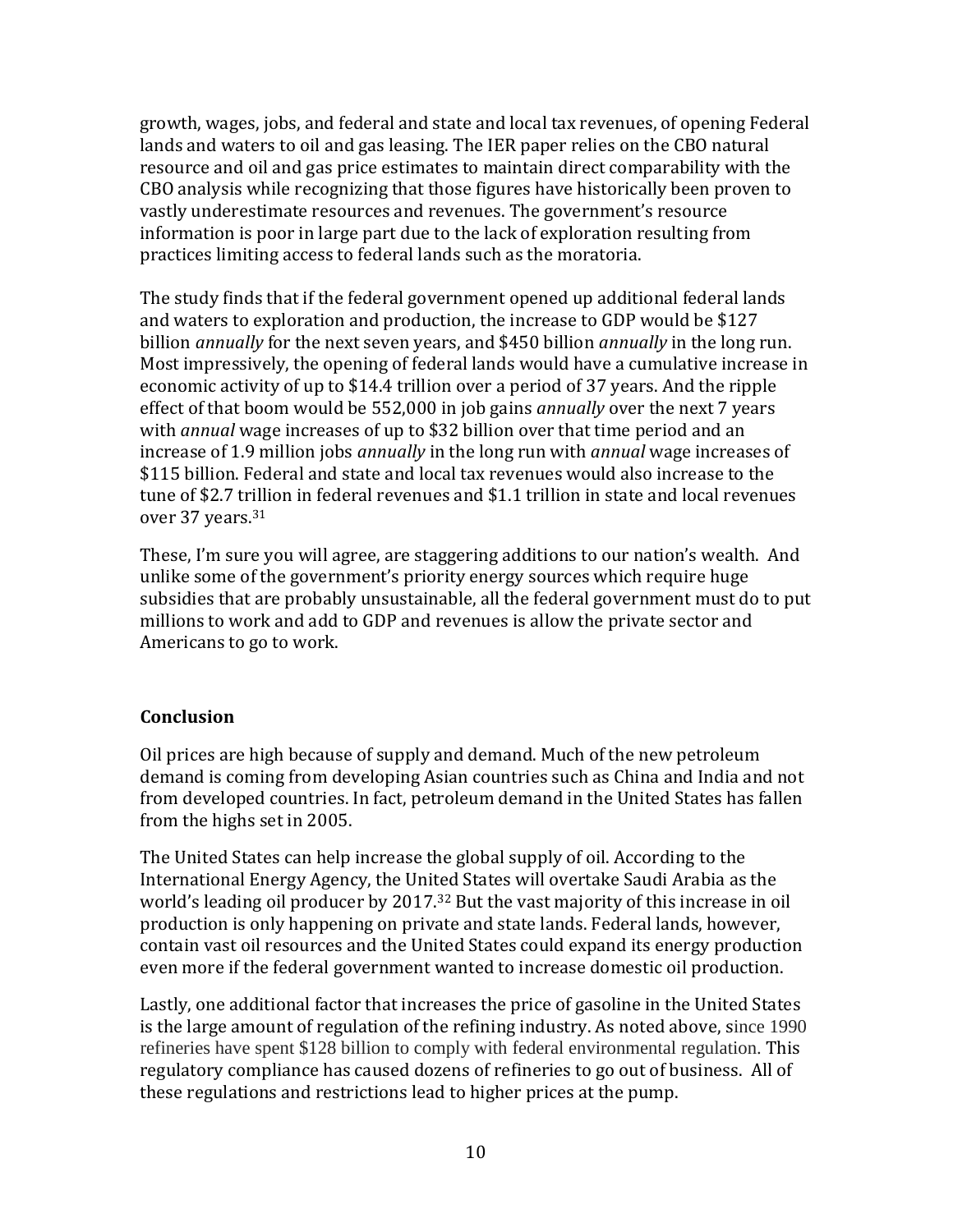<sup>2</sup> On a gross basis 60 percent of U.S. oil demand is imported from foreign countries. There is a difference between the gross and net imports because the U.S. exports some oil and refined products.

<sup>3</sup> Energy Information Administration, *Short Term Energy Outlook: January 2013*, http://www.eia.gov/forecasts/steo/pdf/steo\_full.pdf.

<sup>4</sup> Energy Information Administration, *Short Term Energy Outlook: January 2013*, http://www.eia.gov/forecasts/steo/pdf/steo\_full.pdf.

<sup>5</sup> Energy Information Administration, *China: Country Analysis Brief*, Oct. 16, 2012, http://www.eia.gov/countries/country-data.cfm?fips=CH&trk=c

<sup>6</sup> Energy Information Administration, *Monthly Energy Review January 2013, Table 3.1 Petroleum Overview*, http://www.eia.gov/totalenergy/data/monthly/pdf/sec3\_3.pdf

<sup>7</sup> Energy Information Administration, *Short-Term Energy Outlook—January 2013, Table 4a. U.S. Crude Oil and Liquid Fuels Supply, Consumption, and Inventories*, http://www.eia.gov/forecasts/steo/pdf/steo\_full.pdf.

<sup>8</sup> *See* Energy Information Administration, *Short-Term Energy Outlook—January 2013, Table 4a. U.S. Crude Oil and Liquid Fuels Supply, Consumption, and Inventories*, http://www.eia.gov/forecasts/steo/pdf/steo\_full.pdf and Energy Information Administration, *Crude Oil Production*, http://www.eia.gov/dnav/pet/pet\_crd\_crpdn\_adc\_mbblpd\_a.htm.

<sup>9</sup> Energy Information Administration, *Monthly Energy Review: January 2013*, *Table 3.3c Petroleum Trade: Imports From OPEC Countries*, http://www.eia.gov/totalenergy/data/monthly/pdf/sec3\_10.pdf.

<sup>10</sup> PennEnergy, Saudi Arabia keeps oil production steady as OPEC maintains ceiling

<sup>11</sup> Zaida Espana and Dmitry Zhdannikov, *Analysis: Oil price rise raises specter of global recession*, Feb. 26, 2012, http://www.reuters.com/article/2012/02/26/us-oil-recessionidUSTRE81P0JA20120226?feedType=RSS&feedName=topNews&rpc=71

<sup>12</sup> Energy Information Administration, *Gasoline and Diesel Fuel Update*, Feb. 11, 2013, http://www.eia.gov/petroleum/gasdiesel/.

<sup>13</sup> American Petroleum Institute, *Gasoline Taxes January 2013*, http://www.api.org/oil-and-natural-gasoverview/industry-economics/~/media/Files/Statistics/gasoline-diesel-summary.ashx.

<sup>14</sup> Energy Information Administration, *Gasoline and Diesel Fuel Update*, Feb. 11, 2013, http://www.eia.gov/petroleum/gasdiesel/.

<sup>15</sup> Manufacturers Alliance for Productivity and Innovation, *Macroeconomic Impacts of Federal Regulation of the Manufacturing Sector*, Aug. 12, 2012, http://www.mapi.net/research/publications/macroeconomic-impactsfederal-regulation-manufacturing-sector.

<sup>16</sup> Department of Energy*, Small Refinery Exemption Study An Investigation into Disproportionate Economic Hardship*, p. 29–30, March 2011, http://www.epa.gov/otaq/fuels/renewablefuels/compliancehelp/smallrefinery-exempt-study.pdf.

l <sup>1</sup> Energy Information Administration, *Gasoline and Diesel Fuel Update*, Feb. 11, 2013, http://www.eia.gov/petroleum/gasdiesel/.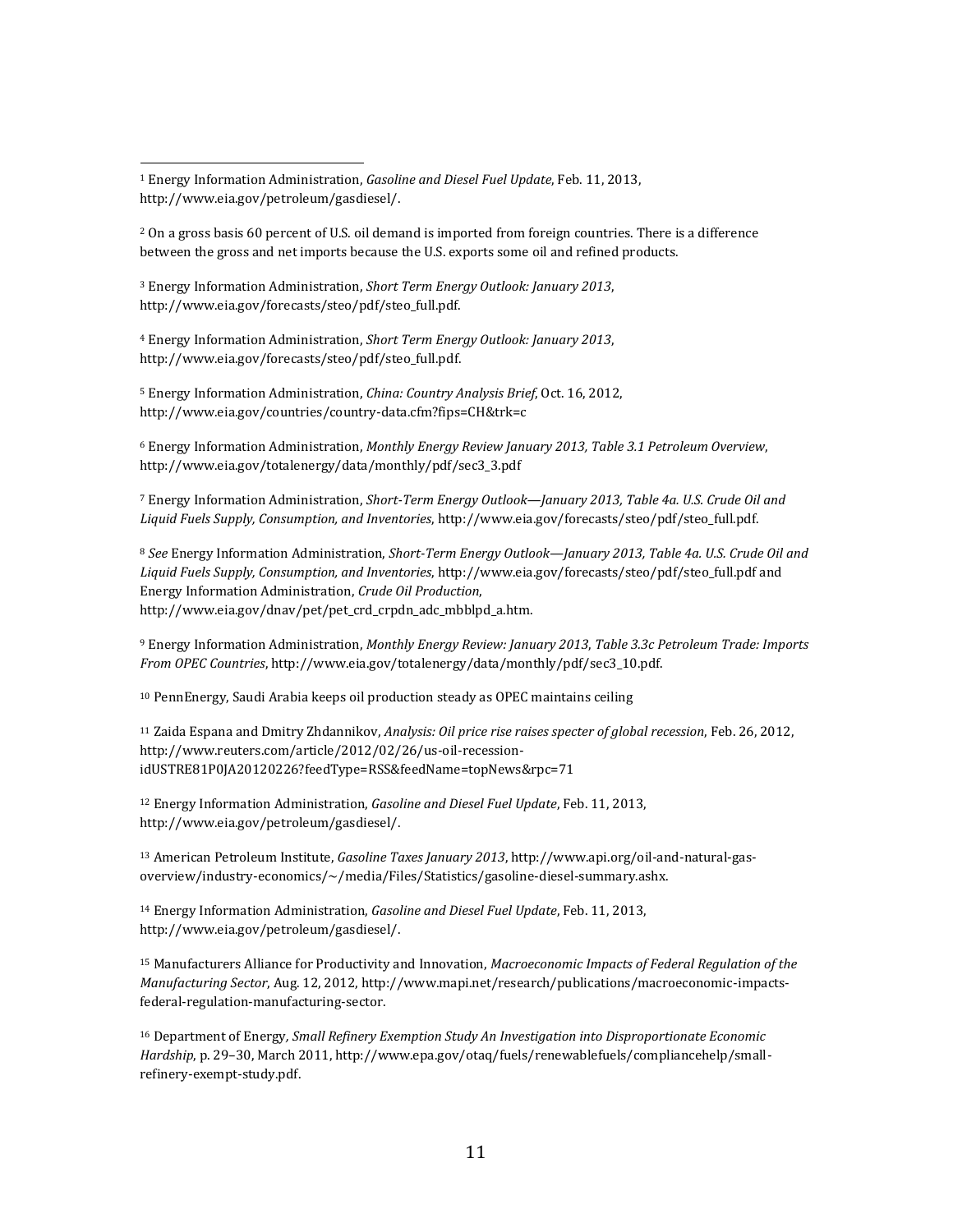$\overline{\phantom{a}}$ <sup>17</sup> Written Statement of American Fuel & Petrochemical Manufacturers as Submitted to the Subcommittee on Counterterrorism and Intelligence, Committee on Homeland Security, United States House of Representatives on *Implications of Refinery Closures for U.S. Homeland Security and Critical Infrastructure Safety*, Mar. 19, 2012.

<sup>18</sup> Energy Information Administration, *Number and Capacity of Petroleum Refineries*, http://www.eia.gov/dnav/pet/pet\_pnp\_cap1\_a\_(na)\_8o0\_count\_a.htm.

<sup>19</sup> Manufacturers Alliance for Productivity and Innovation, *Macroeconomic Impacts of Federal Regulation of the Manufacturing Sector*, Aug. 12, 2012, http://www.mapi.net/research/publications/macroeconomic-impactsfederal-regulation-manufacturing-sector.

<sup>20</sup> Energy Information Administration, *Gasoline and Diesel Fuel Update*, Feb. 11, 2013, http://www.eia.gov/petroleum/gasdiesel/.

<sup>21</sup> Associated Press, *Exxon to sell all of company's gas stations*, Jun. 13, 2008, http://www.nbcnews.com/id/25126563/ns/business-oil\_and\_energy/t/exxon-sell-all-companys-gas-stations/.

<sup>22</sup> *See* Bureau of Ocean Energy Management, Regulation and Enforcement, *Offshore Energy and Minerals Management*, http://www.boemre.gov/offshore/. According to the administration's website, the outer continental shelf is 1.76 billion acres (http://www.boemre.gov/ld/PDFs/GreenBook-LeasingDocument.pdf page 1) and only 38 million acres are leased *(Department of Interior, Oil and Gas Lease Utilization – Onshore and Offshore,* http://www.doi.gov/news/pressreleases/loader.cfm?csModule=security/getfile&pageid=239255 *page 4*)*.* That is a mere 2.16% of the entire Outer Continental Shelf. According to the Department of Interior, 38 million acres of onshore lands are leased for oil and natural gas production. See Table 3 in Department of Interior, *Oil and Gas Lease Utilization—Onshore and Offshore,* 

http://www.doi.gov/news/pressreleases/loader.cfm?csModule=security/getfile&pageid=239255. According to the Congressional Research Service, the federal government owns just over 650 million acres of land. See Appendix A. Congressional Research Service, *Major Federal Land Management Agencies: Management of Our Nation's Lands and Resources*, May 15, 1995, http://www.ncseonline.org/nle/crsreports/natural/nrgen-3.cfm. The federal government also controls an additional 58 million acres of federal mineral estate below privately owned surface estate. *See* Bureau of Land Management, *Split Estate*,

http://www.blm.gov/pgdata/etc/medialib/blm/wo/MINERALS\_\_REALTY\_\_AND\_RESOURCE\_PROTECTION\_/bm ps.Par.98100.File.dat/SplitEstate08finalWeb.pdf.

<sup>23</sup> Marc Humphries, *U.S. Crude Oil Production in Federal and Non-Federal Areas*, Congressional Research Service, Mar. 20, 2012, http://freebeacon.com/wp-content/uploads/2012/03/R42432.pdf.

<sup>24</sup> *Id.* 

<sup>25</sup> *See* Lisa Jackson, http://www.youtube.com/watch?v=im-yJhCHhCo.

<sup>26</sup> John Dunham Associates, *Business Impact of Proposed Changes to Well Completion Regulations*, June 11, 2012, http://westernenergyalliance.org/wp-content/uploads/2009/05/John-Dunham-Associates-Economic-Analysisof-BLM-Fracing-Regulations-FINAL.pdf.

<sup>27</sup> *Id.* 

<sup>28</sup> *Id.* 

<sup>29</sup> Institute for Energy Research, *Federal Assets Above and Below the Ground*, Jan. 17, 2013, http://www.instituteforenergyresearch.org/2013/01/17/federal-assets-above-and-below-ground/.

<sup>30</sup> Congressional Budget Office, Potential Budgetary Effects of Immediately Opening Most Federal Lands to Oil and Gas leasing, August 2012, http://cbo.gov/sites/default/files/cbofiles/attachments/08-09-12\_Oil-and-Gas\_Leasing.pdf.